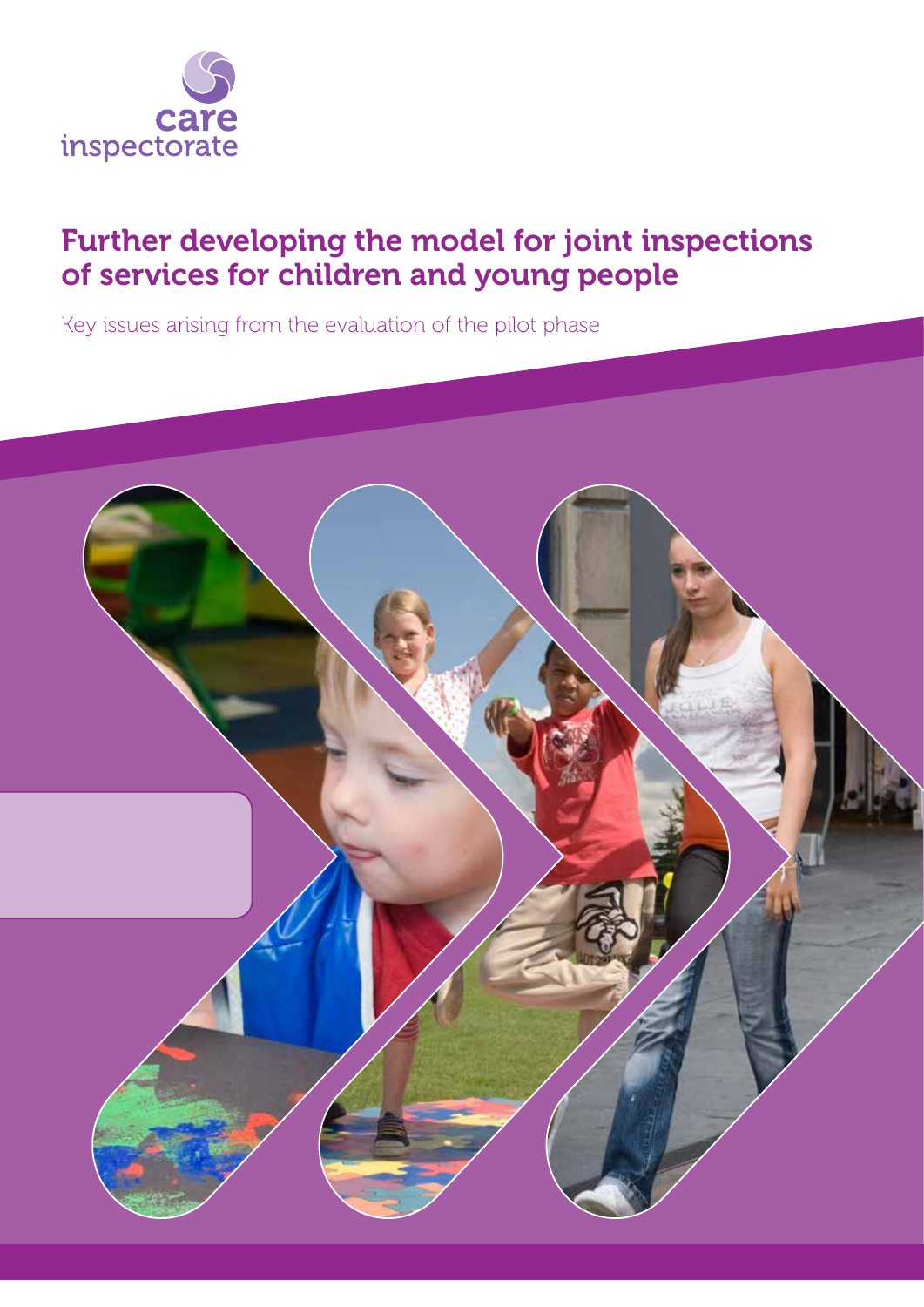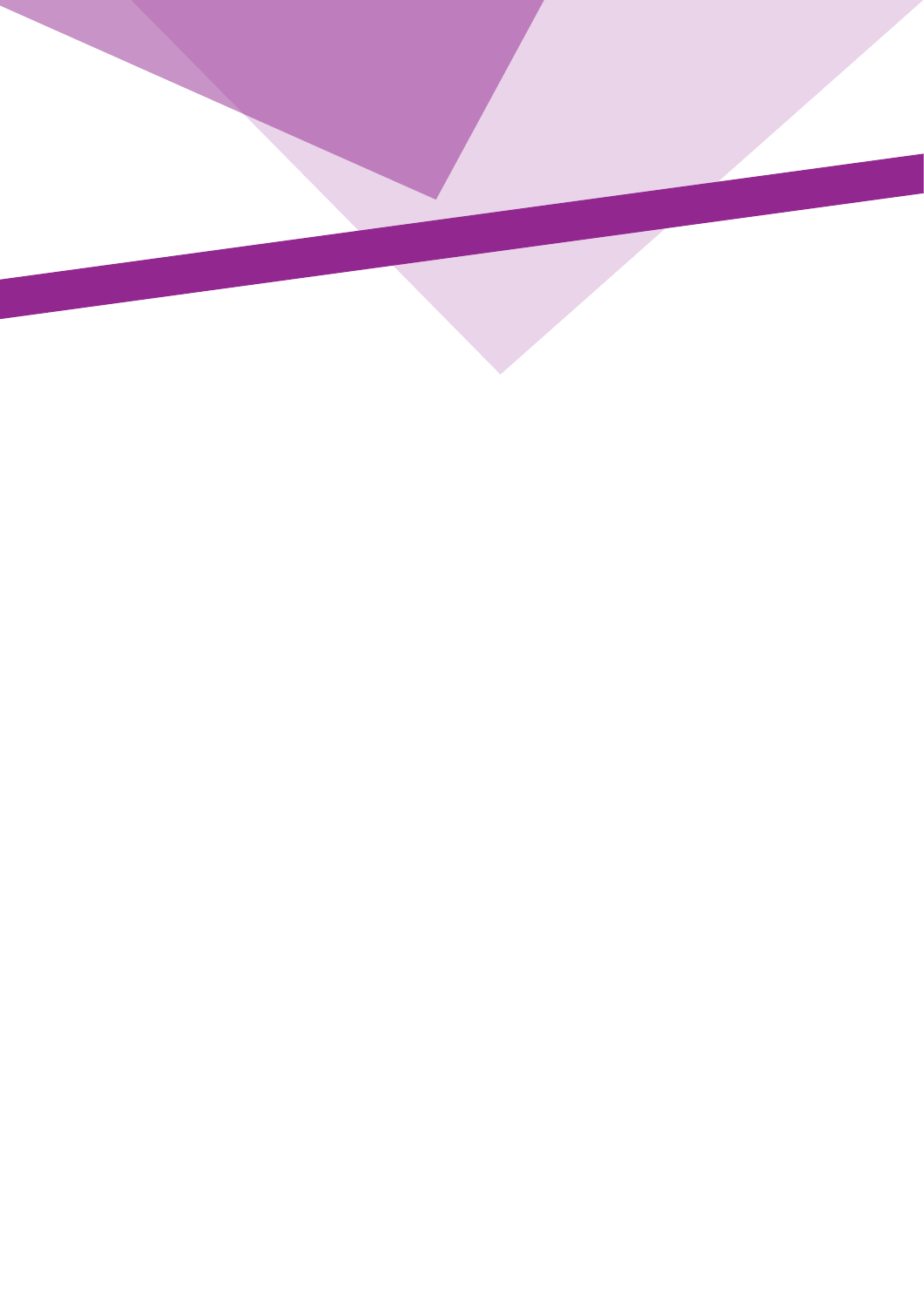### Introduction

Scottish Ministers asked the Care Inspectorate to lead on a new programme of joint inspections in order to know more about how well services are working together to improve outcomes for children and young people in each part of Scotland.

Working closely with colleagues from Education Scotland, Healthcare Improvement Scotland and Her Majesty's Inspectorate of Constabulary Scotland, we designed an inspection model and conducted four pilot inspections in Orkney, Edinburgh, North Ayrshire and Argyll and Bute between October 2012 and September 2013.

I would like to thank all those children, young people, inspectors, and staff in community planning partnerships who took part in the pilot inspections. Their generosity with time and willingness to engage fully in the pilots has been extremely useful in developing the methodology for these inspections. These inspections reported on the performance of community planning partnerships in improving outcomes for children, young people and families. At the same time they facilitated and supported continuous improvement.

Inspectors involved in the pilots have reflected carefully on the process and in October 2013 we commissioned research to review the effectiveness of the pilot phase and identify areas for improvement. The evaluation focused on how effective the inspections were in achieving improved services and outcomes for children and young people. It examined the extent to which the process was guided by agreed underpinning principles and was proportionate, effective and efficient. I am very grateful to those who took part in and contributed to this evaluation.

We consider the views of stakeholders as extremely important in defining the future shape and conduct of these joint inspections. The scrutiny partners are committed to ongoing review and improvement in the inspection methodology. Between the pilot phase and the first full year of inspections, the partners had already identified and acted on a number of the recommendations arising from the evaluation.

We established a Joint Management Group for these inspections in April 2013 with representation from Her Majesty's Inspectorate of Constabulary for Scotland, Education Scotland and Healthcare Improvement Scotland. This group is responsible for jointly overseeing the successful delivery of the joint inspections in line with agreed plans and for ensuring they use resources efficiently and effectively. It also makes decisions about any change in scope, focus or emphasis for this programme of inspections and acts as necessary to improve the inspection model.

This document shows the key areas for improvement arising from the evaluation and the actions we have taken, or are already taking, to progress them.

**Annette Bruton Chief Executive**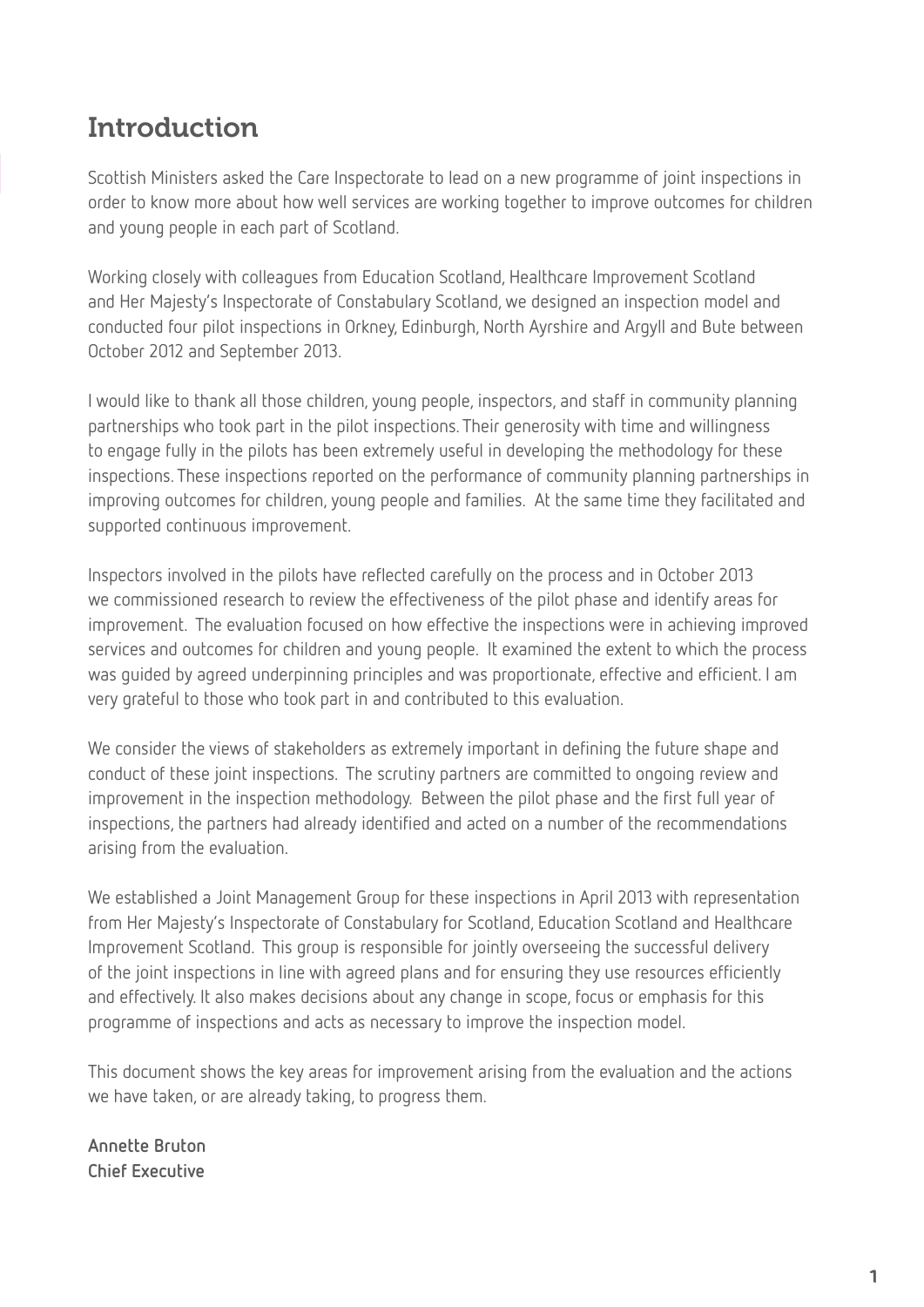### 1. The extent to which the inspections had an impact on service improvement and added value to the work of Community Planning Partnerships

The independent evaluation carried out a survey of frontline staff in education, health and social services who had taken part in the pilot joint inspections.

This showed that:

- 79% (138 out of 173 respondents) of staff found the pilot inspection and the report either very worthwhile and would make a difference, or worthwhile with the potential to make a difference.
- 62% (101 out of 162 respondents) of staff could either already see some improvement as a result of the inspection or were clear how improvements were going to be made.

# What people told us

Staff told us they found multi-agency group discussions with inspectors about their work with individual children, young people and families very helpful. These discussions promoted beneficial reflection on their practice and constructive opportunities to consider how they can improve their work.

Middle and senior managers were more mixed in their views about the added value of the discussions they had with inspectors than frontline staff. The purpose and predictability of these discussions were not always clear and they sought more challenge.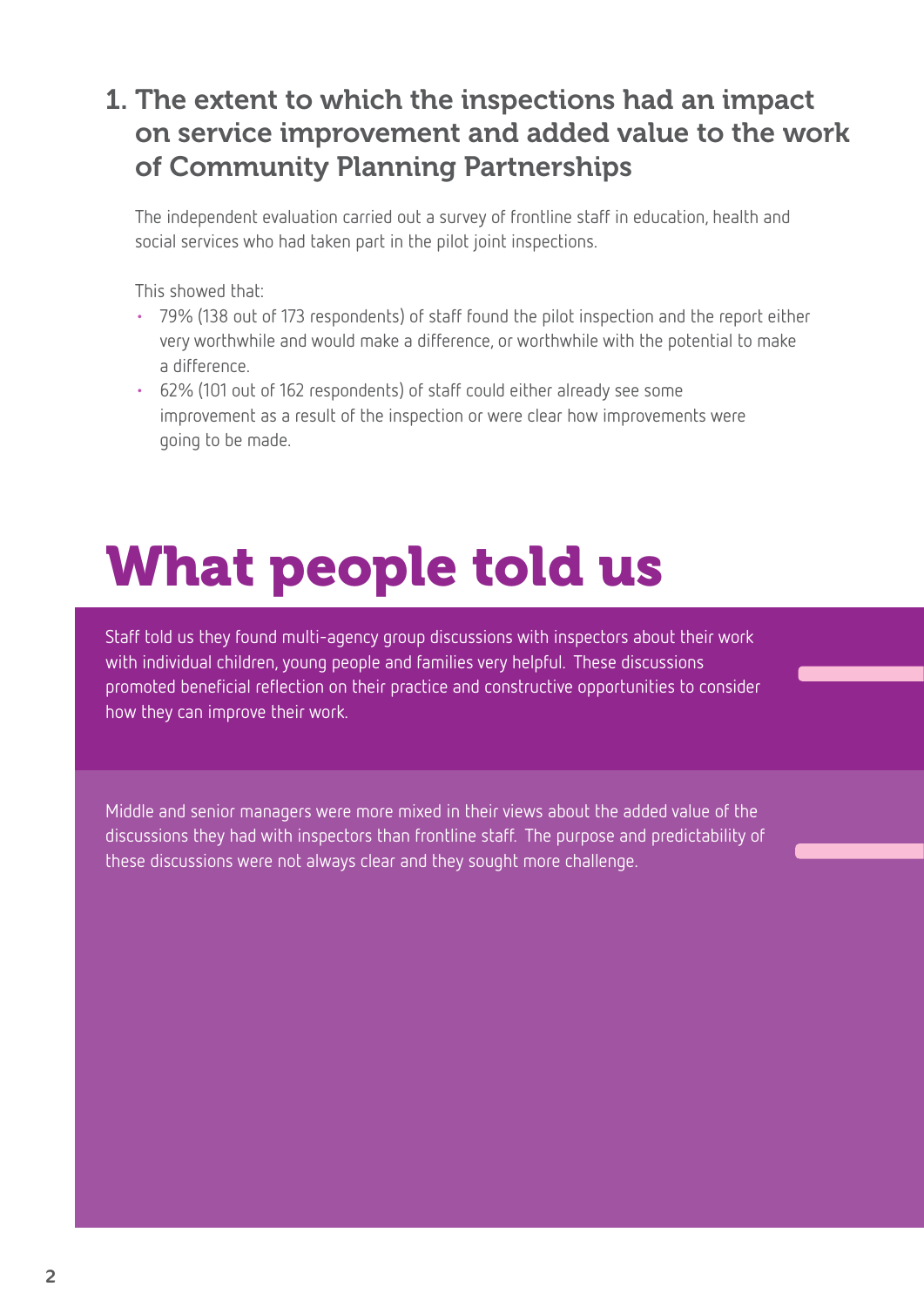# What's now happening

We have continued to include this as a core element within our inspection methodology. We will include discussions with "teams around the child" in every inspection.

We now select focus groups of staff in "teams around the child" at an earlier stage, making logistical arrangements easier.



We are committed to speaking with the full range of relevant partners throughout the process of the inspection and for this to add value to the improvement agenda.

We have prepared new guidance on professional discussions to ensure these are scheduled at agreed points during each inspection with a clear purpose and agenda. This is intended to bring transparency to the inspection process and provide opportunities to discuss emerging findings while the inspection is underway. Inspectors will use these discussions as a platform to challenge and affirm the continuous improvement agenda across the full range of services for children and young people

We have launched and implemented a new scheme of Associate Assessors who will take part in each inspection from April 2014. This will bring the perspective of current practice and the challenges of partnership/integrated working into the inspection team. We now have a pool of over 60 with a range of professional backgrounds and experiences to complement the expertise of each inspection team.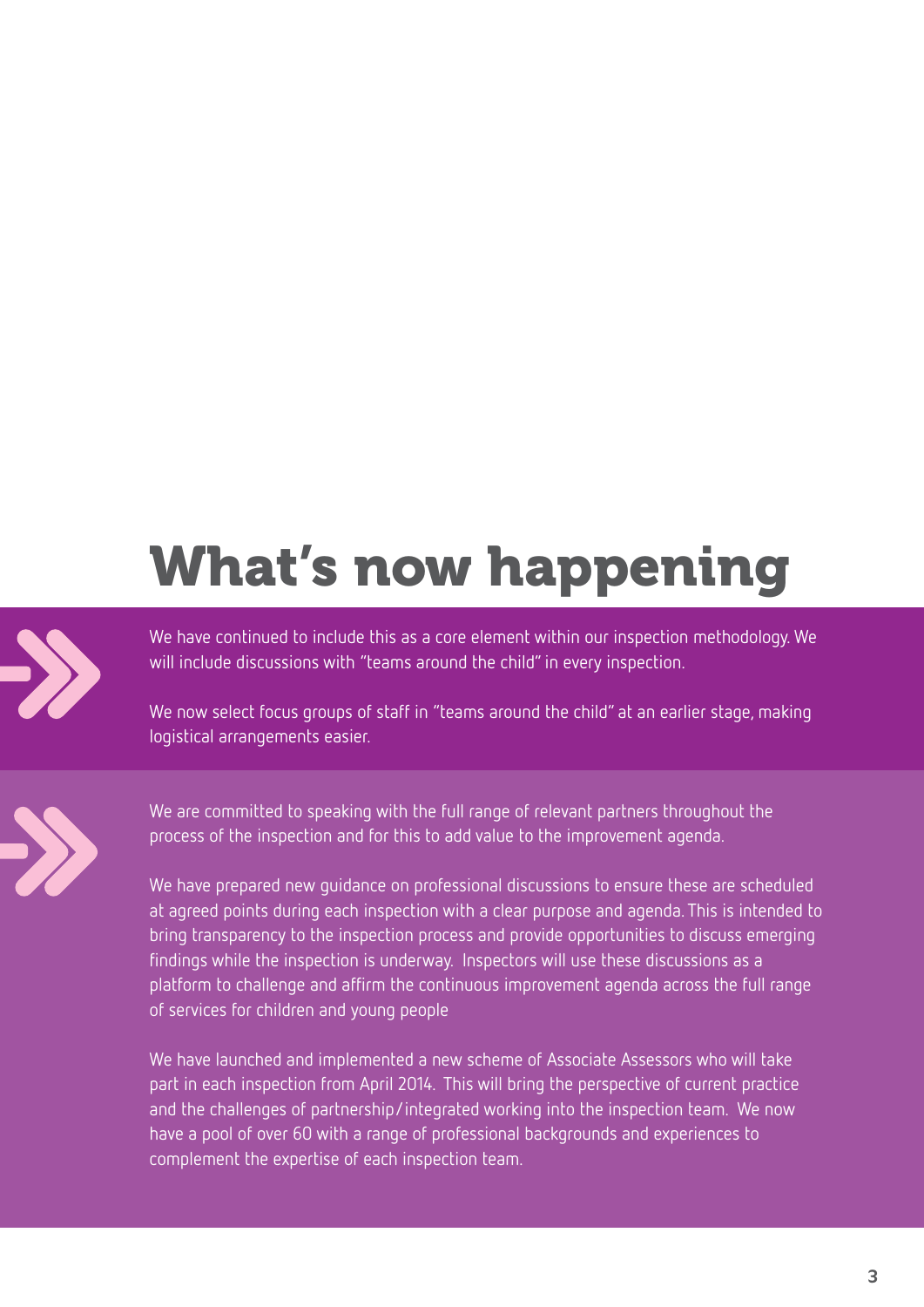### 2. The extent to which inspections were guided by underpinning principles

We asked for views about the extent to which the pilot inspections were guided by the underpinning principles of the inspection methodology. These included being outcomefocused, partnership-orientated, transparent, intelligence-led and risk-based, integrated and co-ordinated, and improvement-led.

## What people told us

#### **Outcome-focused:**

There was broad consensus that the inspections succeeded in being outcome-focused.

Some people thought that inspectors spent too much time gathering information on processes, rather than on assessing what they achieved for children, young people and families and that there was not enough focus on wellbeing indicators.

#### **Partnership-orientated:**

The pilot areas found the pilot joint inspections succeeded in focusing on partnerships and joint working. They commented on the need for more challenge at a strategic level and a greater focus on the role of the voluntary sector.

#### **Transparent:**

Not all people who took part in the pilot inspections found the processes open and transparent. There was a recognition that this was because inspectors were testing out and designing new processes and approaches.

#### **Intelligence-led and risk-based:**

The pilot areas found the focus on self-evaluation and reporting on progress through position statements helpful. Overall, they found that the inspection model accessed good intelligence from a range of sources, and local areas submitted substantial evaluative information in their position statements.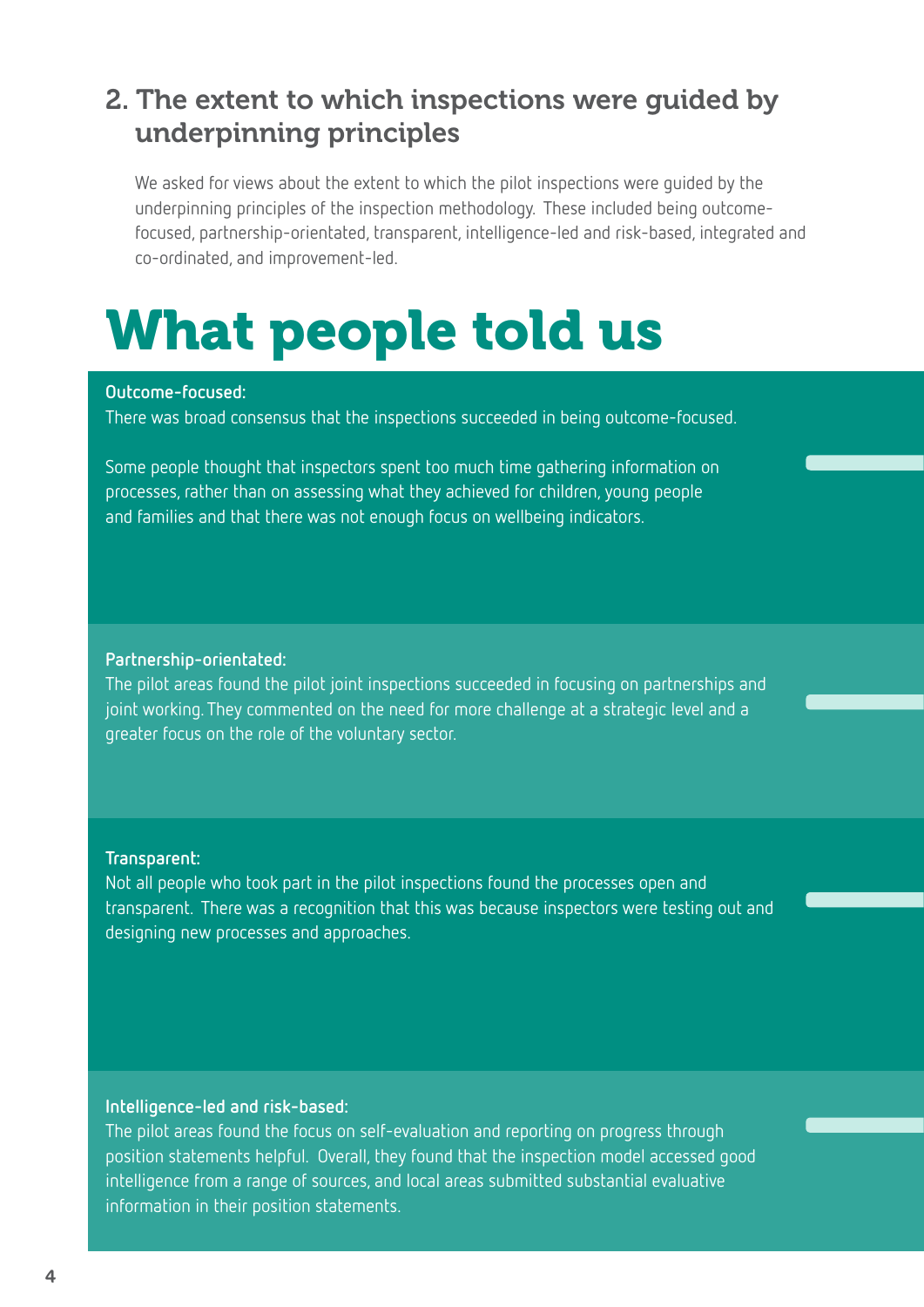# What's now happening

Inspection teams will place a stronger emphasis on early intervention and preventative measures. They will agree at the planning stage for each inspection the best way to capture the full range of work carried out within the Community Planning Partnership.

We have improved our recording tools in order to gather evidence on impact and outcomes using the wellbeing indicators throughout each inspection.

We are giving more prominence to outcomes and the wellbeing indicators in our published reports and supporting improvement documents.

We have prepared new guidance on professional discussions to ensure that these are scheduled routinely at agreed points during each inspection. These include a number of multi-agency discussions with representatives of the community planning partnerships, chief officers and senior officers. The guidance asks for representation of all relevant partners, including representatives of the child protection committee, and encourages active participation of the voluntary sector in all aspects of the inspection.

We will aim to improve understanding and reduce confusion by improving our briefing arrangements before each inspection and publishing more detailed guidance for external stakeholders.

We have improved the arrangements for the professional dialogue on inspection findings through training for inspectors, clearer guidance and assigning more time for preparation. We have introduced an additional professional discussion in each inspection for more detailed consideration of the findings.



We have strengthened the approach to proportionality by introducing a scoping tool. This is shared throughout the inspection to ensure that the focus or scope of the inspection is clear to everyone.

We have reduced the number of inspection activities carried out during the pilots to be more proportionate.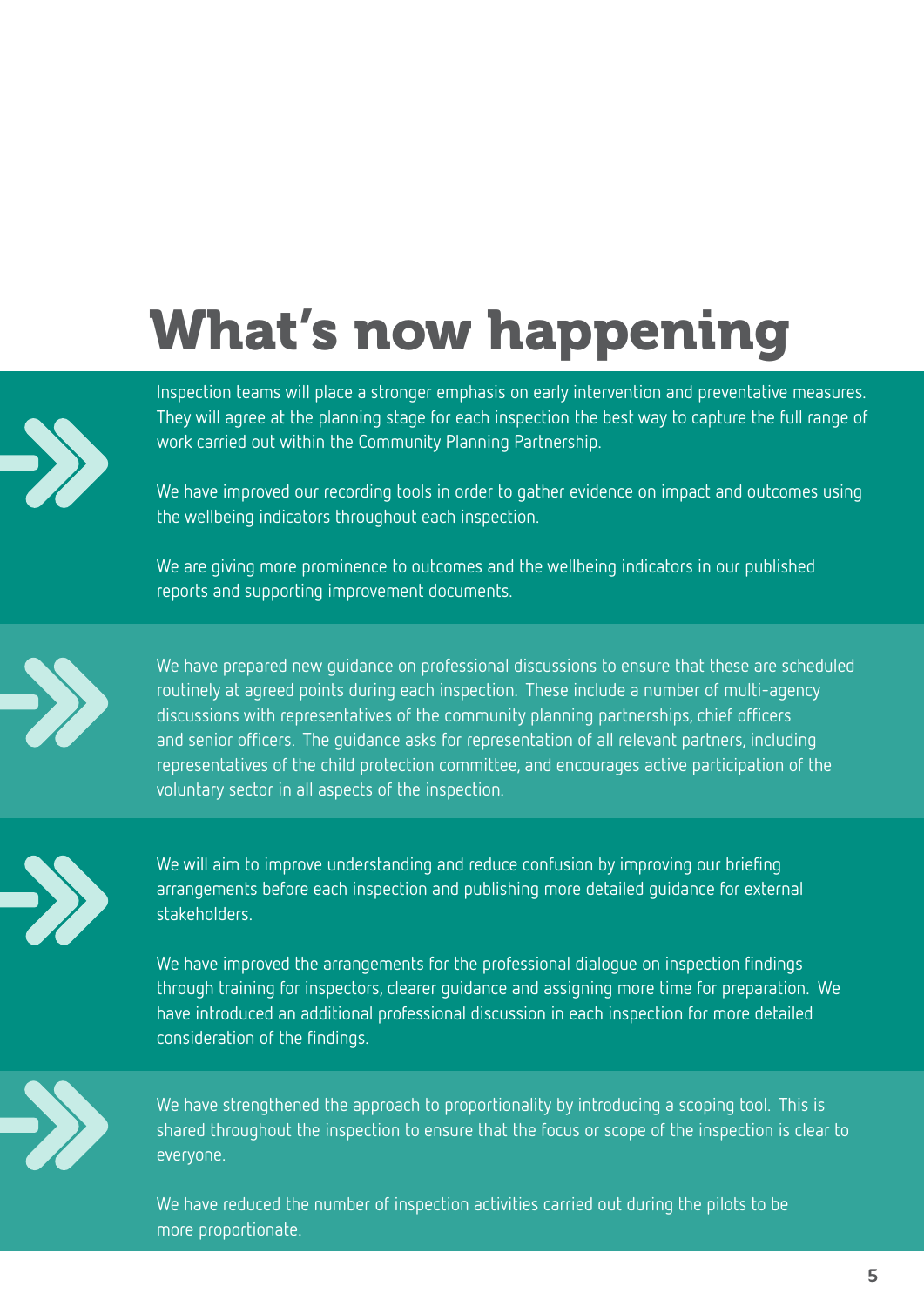## What people told us

#### **Integrated and coordinated:**

Some people in the pilot areas, while welcoming the focus on partnership working, found the pilot inspections placed too heavy a focus on social work services.

#### **Improvement-led:**

Many people in the pilot areas told us that inspectors used their considerable experience to speak with a range of professionals and that this was an important factor in supporting improvement. They sought more challenge and signposting to best practice during the inspection and greater clarity about the ongoing support for improvement post inspection.

### 3. The extent to which the inspection was proportionate, effective and efficient

We want to provide inspection which is proportionate, effective and efficient. We understand the pressures placed on community planning partners and will strive to ensure that our inspection work meets these principles.

## What people told us

All of the pilot areas commented very positively about the way in which inspectors carried out their role. They were commended for being polite, helpful and professional throughout.

Overall arrangements went smoothly, with an acknowledgement that the processes were new and still under development. However, some people in the pilot areas commented that the need for inspection teams to comment on all the quality indicators increased the workload as the inspection progressed. The level of work needed to prepare for the inspection was described by some people as onerous.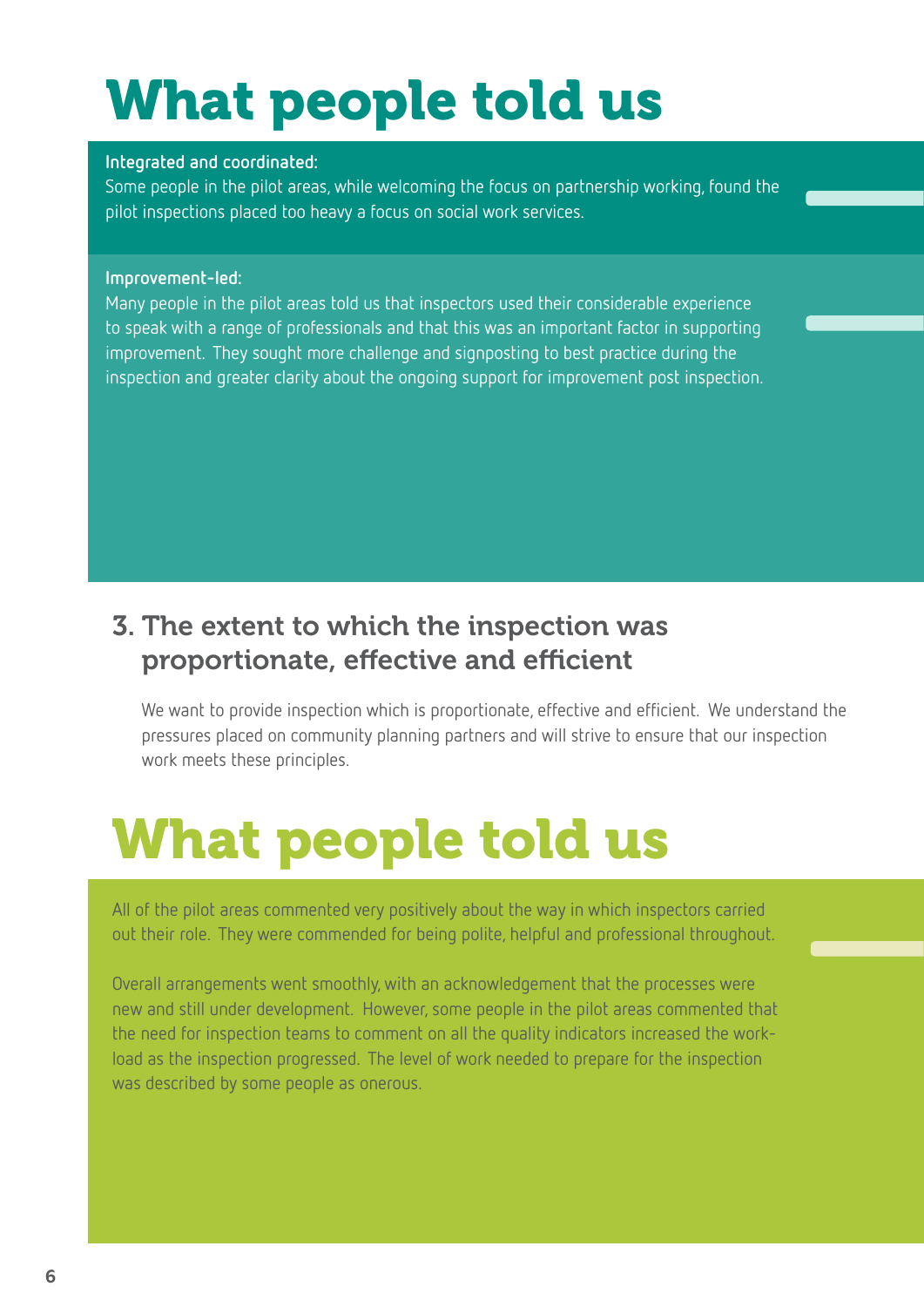# What's now happening



The membership of each inspection team has become more balanced, with representation from Education Scotland, Her Majesty's Inspectorate of Constabulary for Scotland and Healthcare Improvement Scotland in every inspection.

The experience gained from 11 inspections over 2012/14 has provided inspectors with a large body of evidence about what is working well for children, young people and families across Scotland. We aim to publish a report in the Autumn of 2014 to support all areas in Scotland.

Ongoing support for improvement will now be taken forward formally through the link inspector. From January 2014, all local authorities and community planning partnerships now have an allocated link inspector who will initiate support post inspection.

Better balance in the teams and the involvement of associate assessors will augment the capacity to signpost to best practice across Scotland.

The Care Inspectorate will use its online knowledge hub (hub.careinspectorate.com) to signpost and promote best practice in services for children and young people.

## What's now happening



.

We have strengthened the approach to proportionality by introducing a scoping tool. This is shared throughout the inspection to ensure that the focus or scope of the inspection is clear to everyone.

We have reduced the number of inspection activities carried out during the pilots to be more proportionate.

We routinely evaluate 9 of the 22 quality indicators and no longer gather evidence about quality indicators outside of the scope of the inspection.

We acknowledge the need for more guidance to help the engagement process and to help reduce the amount of preparation needed. This will help us to be more explicit about the purpose and aims of each phase of the inspection and what needs to be done.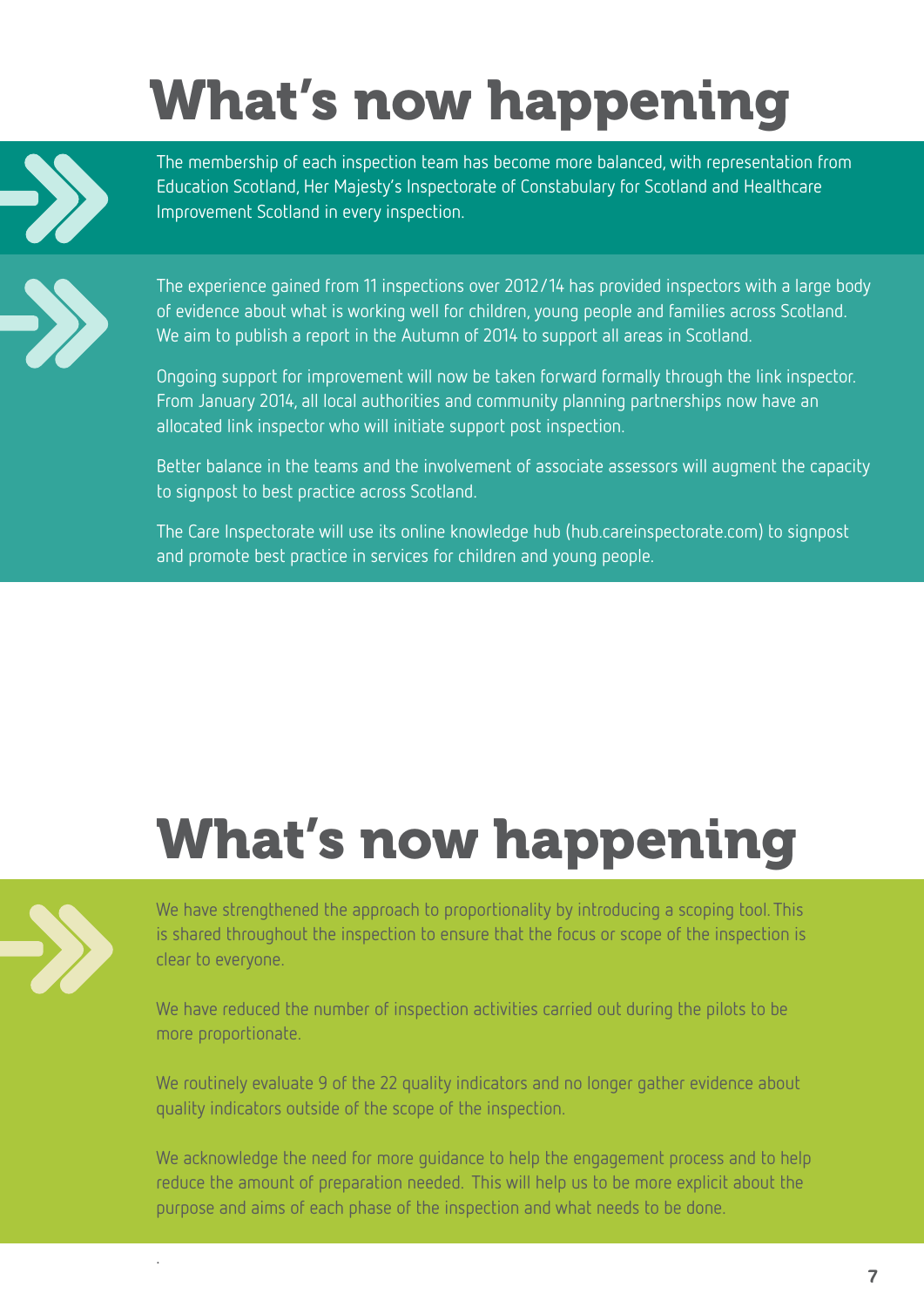### **Conclusions**

The Care Inspectorate developed this model of inspecting services for children in a very short timescale. The model has much to commend it. Inspection teams have worked hard to make this new model successful and those being inspected have responded with professionalism and a shared desire to improve the quality of services for children and young people.

Many of the issues raised by both inspection teams and managers in the pilot inspection areas have been overtaken or are now being progressed. The Joint Management Group, which has replaced the earlier Programme Board, can now review and strengthen the model to ensure a more joint and proportionate approach.

Management group members will ensure that all inspectors and team members from all the scrutiny bodies taking part understand the methodology of the inspection model and how it fits with the wider scrutiny landscape.

Within the Care Inspectorate, clarification of key issues, the development of further briefing notes and guidance and the increasing experience of inspection teams as the programme rolls out will result in an even more robust model of scrutiny. A key strength which will support the improvements needed is the commitment of managers and inspectors to developing an approach which is manageable and makes a significant difference to services and outcomes for children.

We strongly encourage people with current or recent experience within the sector to apply to become an associate assessor. Details are available from the Care Inspectorate by calling our national enquiries line on 0845 600 9527..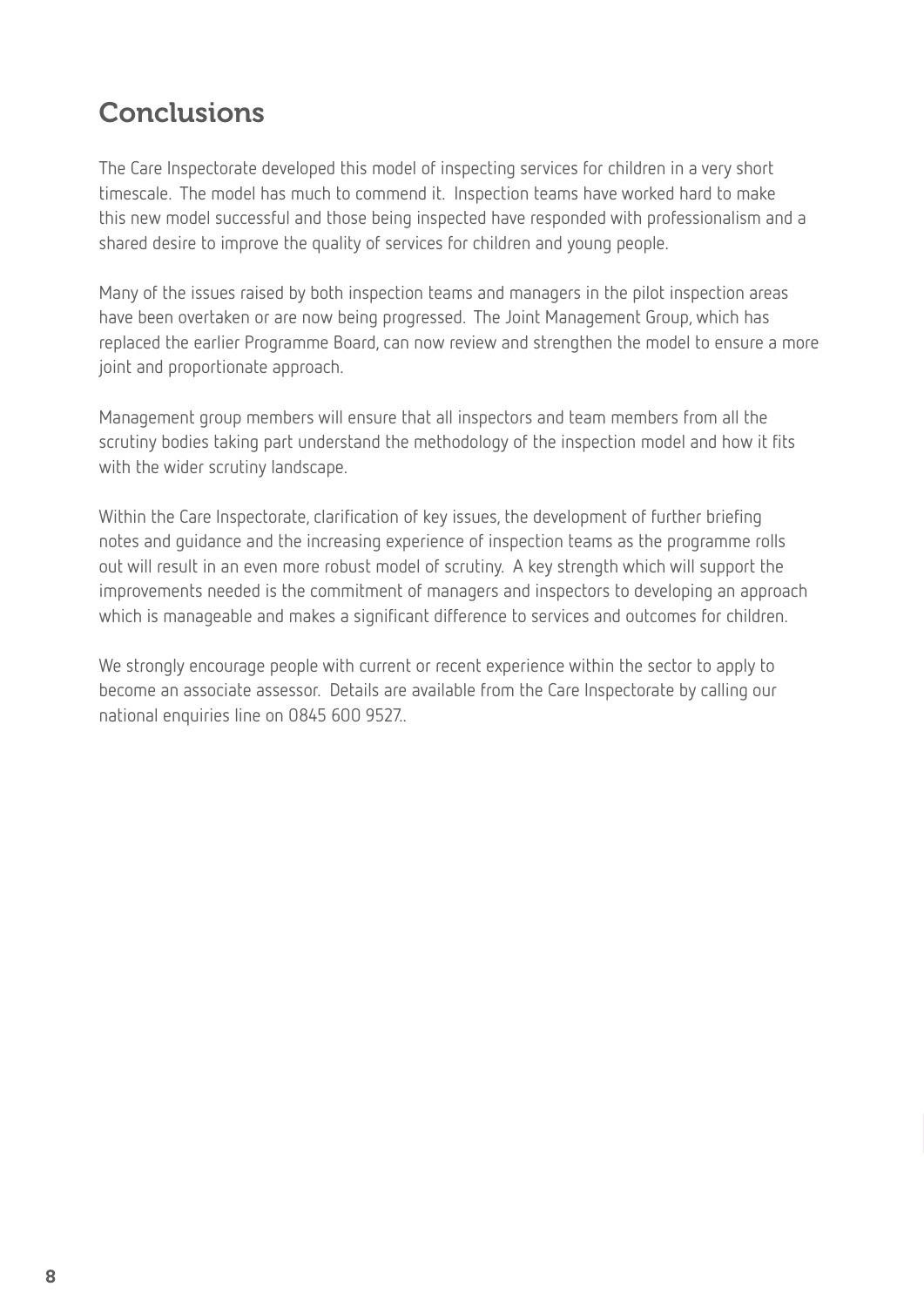